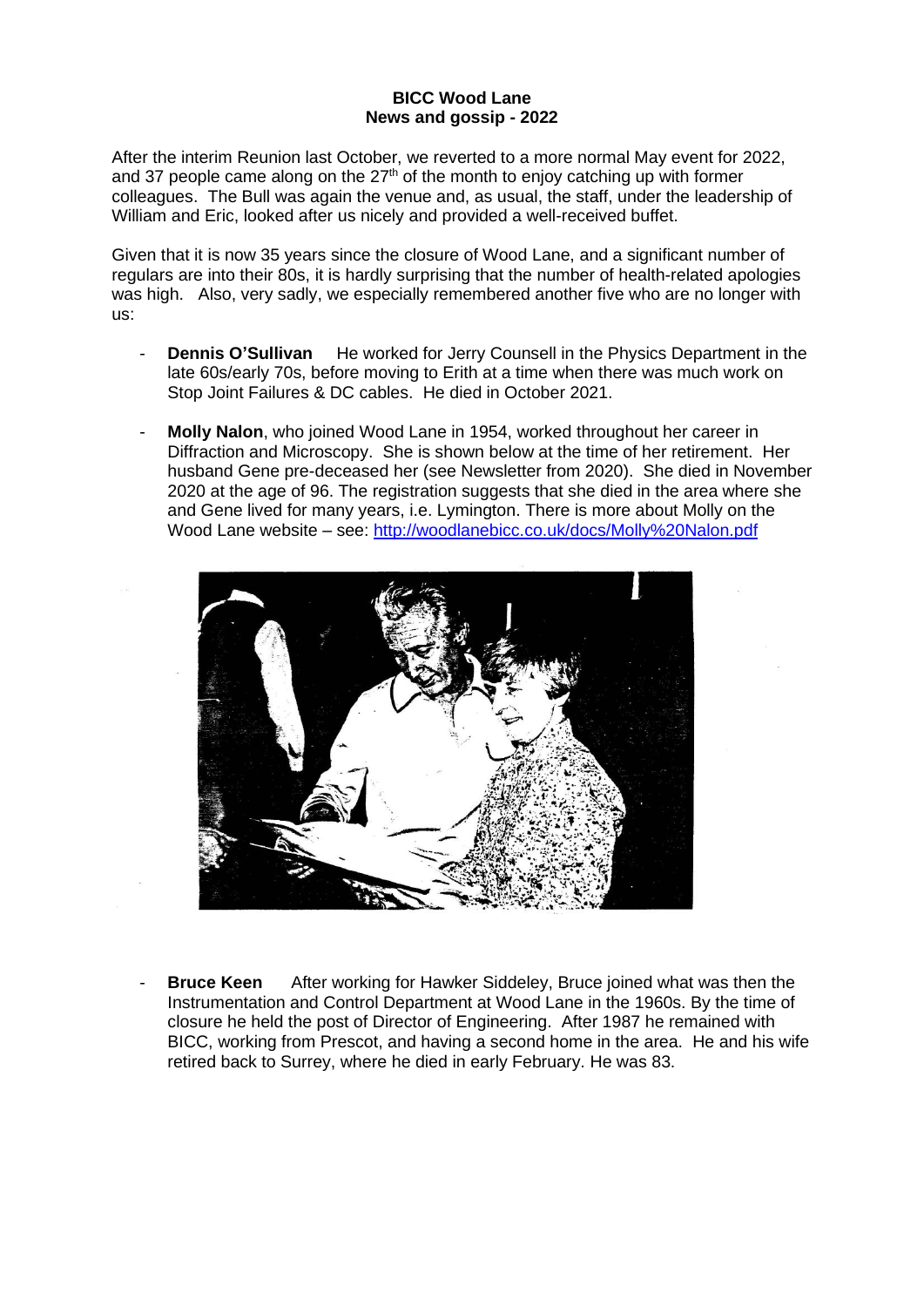- **Guy de Hollain** died just after Christmas 2021, at his home in Uccle. At the time of closure Guy was Head of Radiation Department, and he subsequently came to a number of reunions, most recently in 2012 when he was already suffering from Parkinson's disease. The photo shows him with his wife Dominique.

-



- **John Taylor** As well as his professional exploits for BICC, lastly as a Section Leader in Optical Transmission Department, and his lifelong love of rowing, many will recall John as the young man in the photograph of the engraved window that adorned the entrance to the McFadzean Laboratory. John's final working years wee with BSI at Chiswick. He died in late March, aged 85.

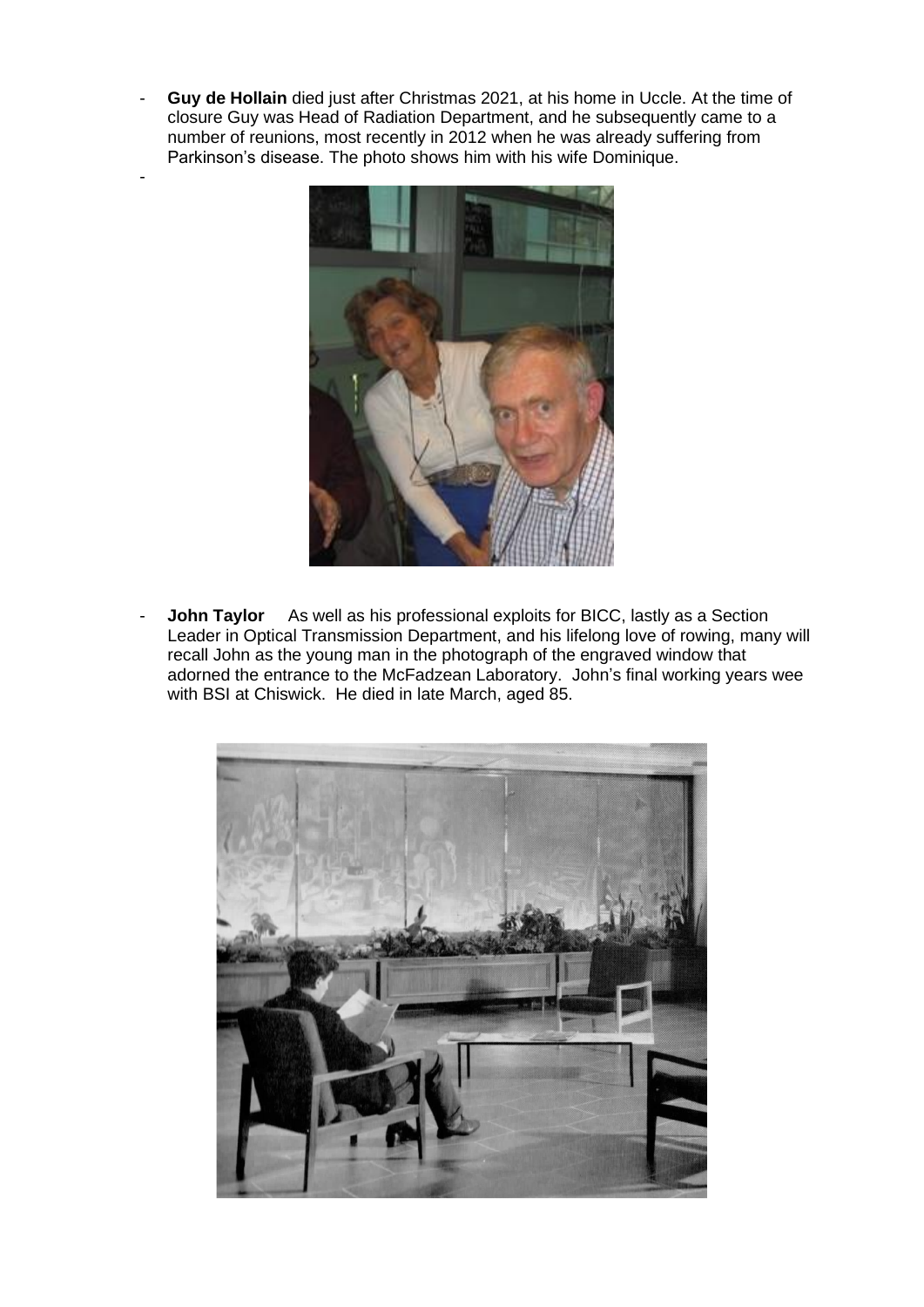Perhaps not unexpectedly, none of our overseas contingent managed to attend, but **Yvonne Ferrier** and **Guy Secrett** both hope to come to UK later in the summer - all being well. If they do come over they will let former colleagues know. **Valerie and Roger Carroll** nearly made it from Belgium, but it could not quite be coordinated with a long-planned trip to the International 7-a-side rugby at Twickenham that weekend. It was nevertheless good to know that they are OK.

On the subject of rugby, **Alex Ranicar** told of the recent publication of a biographical book about his uncle, who played for England in the mid-1930s. Entitled "*The Flying Prince*" it not only tells of his uncle's sporting exploits, but highlights the way the family survived after escaping from the 1917 revolution in Russia. See [https://www.hachette.co.uk/titles/hugh](https://www.hachette.co.uk/titles/hugh-godwin-2/the-flying-prince-alexander-obolensky/9781529372892/)[godwin-2/the-flying-prince-alexander-obolensky/9781529372892/](https://www.hachette.co.uk/titles/hugh-godwin-2/the-flying-prince-alexander-obolensky/9781529372892/) . Alex never emulated his uncle, but still manages a reasonable game of squash.

Another who still plays sport regularly is **Dennis Cooper**, for whom 5 sets of tennis is not unusual. He and **Sue Hurst** recently entered into a civil partnership, which was nice to know given their long relationship.

Back to the subject of books, where **Diana Connelly** is getting towards the end of her mission to publish all those written by her late husband Dave. The most recent is "Double Take". The latest list is at <https://tinyurl.com/djcbooks>

There was nobody present who had never before been to a reunion, but it was very good to see **Dennis Nash** who had last joined us in 2006. After working at Wood Lane from the mid-1950s, he went to Leigh and then left BICC to join Westinghouse. The final 15 or so years of his working life was to run, with his wife, a highly regarded children's home in Cheshire. He now enjoys retirement.

There were one or two who had experienced some form of Covid, but unhappily **Barry Mitchell** contracted the virus immediately before the reunion and had to stay clear. We hope it was only a mild dose and that he is back up and running.

The easing of restrictions on travel allowed some of our former colleagues to get away. **Anne Huybrechts** was at a wedding in France, and **Jon Ballard** was walking in Spain. Just as far away, but not on holiday, was **Anne Buchanan** on the Isle of Arran where she will be for the foreseeable future helping to look after her mother. She tells us that the remoteness requires a massive change of habits and behaviour, as well as getting to know the local people. She has joined a walking group for which her first outing spoke of "a relentless incline".

**Peter Walton** was another unable to attend – in his case due to an appointment for an eye injection. He wasn't looking forward to it, but we hope it all went well. Peter kindly still maintains the Wood Lane website at <http://woodlanebicc.co.uk/> . Other apologies included one from **Eve Taylor**, who had broken her back, and from **Malcolm Ward** who is suffering with his balance. We wish them, and all others having problems, the very best with the hope of rapid improvements.

As always thanks go to those of you who try to maintain contact with other former Wood Laners**. Brian McCarthy** told us that **Graham Taylor**, whose mobility has decreased in recent times, has just moved down to Devon where some extra help and care will assist him. **Maria and John Vernon** updated us with respect to **David Goff** who, despite his stroke last year, managed to celebrate his recent 90<sup>th</sup> birthday with a family gathering. Monica, with supporting care, has been looking after him at home, but he did recently suffer another fall. We have asked that best wishes be passed across to both Graham and David.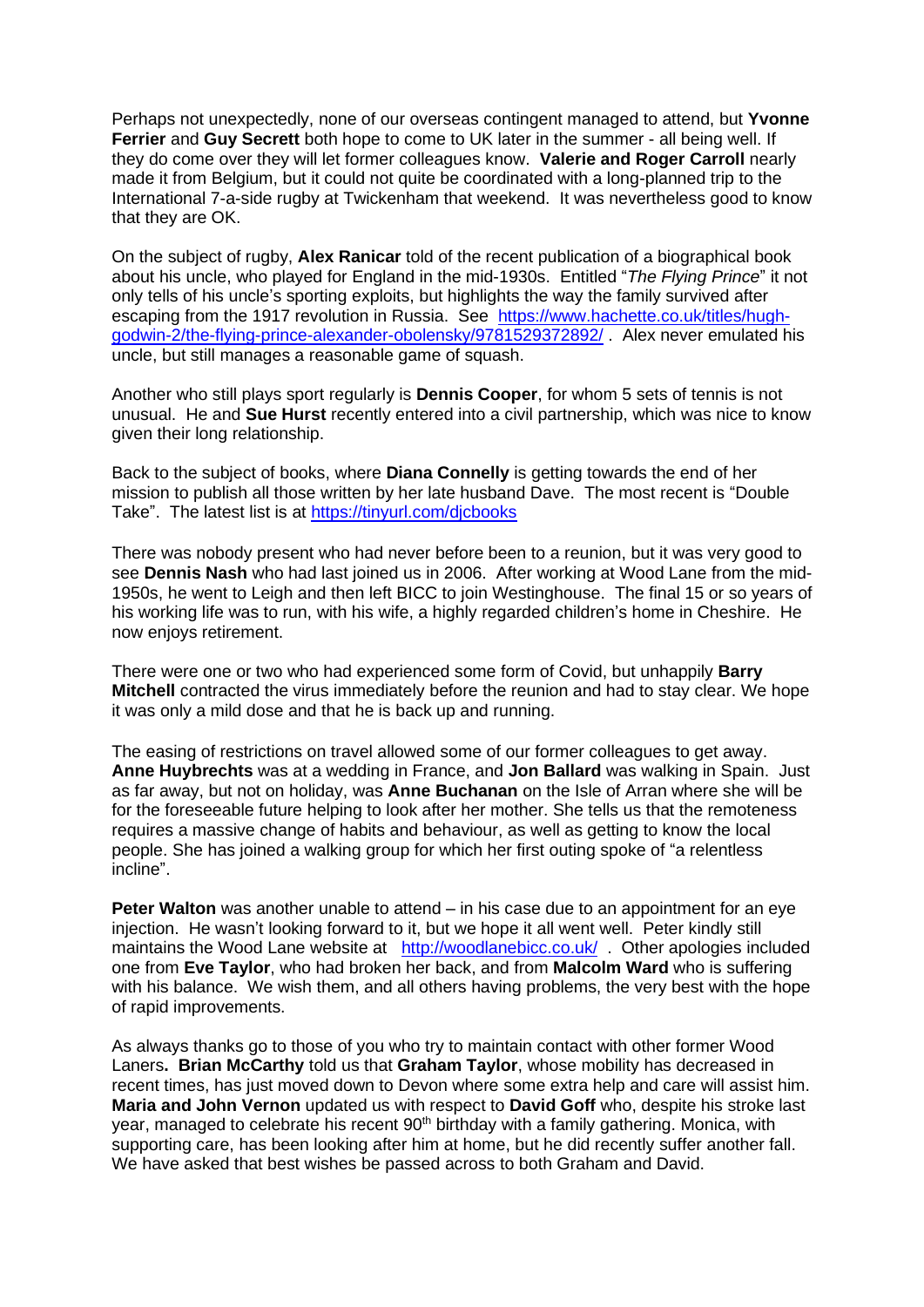Finally, to tax your memory, here are some photos of Wood Lane's sporting activities in earlier years. They show:

- Top left: Chemistry Department's 6-a-side cricket team (early 70s?)
- Top right: A hockey festival from 1965, in what looks like typical British weather
- Bottom left: Badminton on the 5<sup>th</sup> floor of McFadzean (Date unknown)
- Bottom right: The Ladies 5-a-side football team (1970s?)





Many other photos can be found on the Wood Lane website.

Many thanks again to everyone who attended and to all who keep in touch. It is much appreciated.

> **Mike Hagger 12 June 2022**

**Attached:** List of attendees and apologies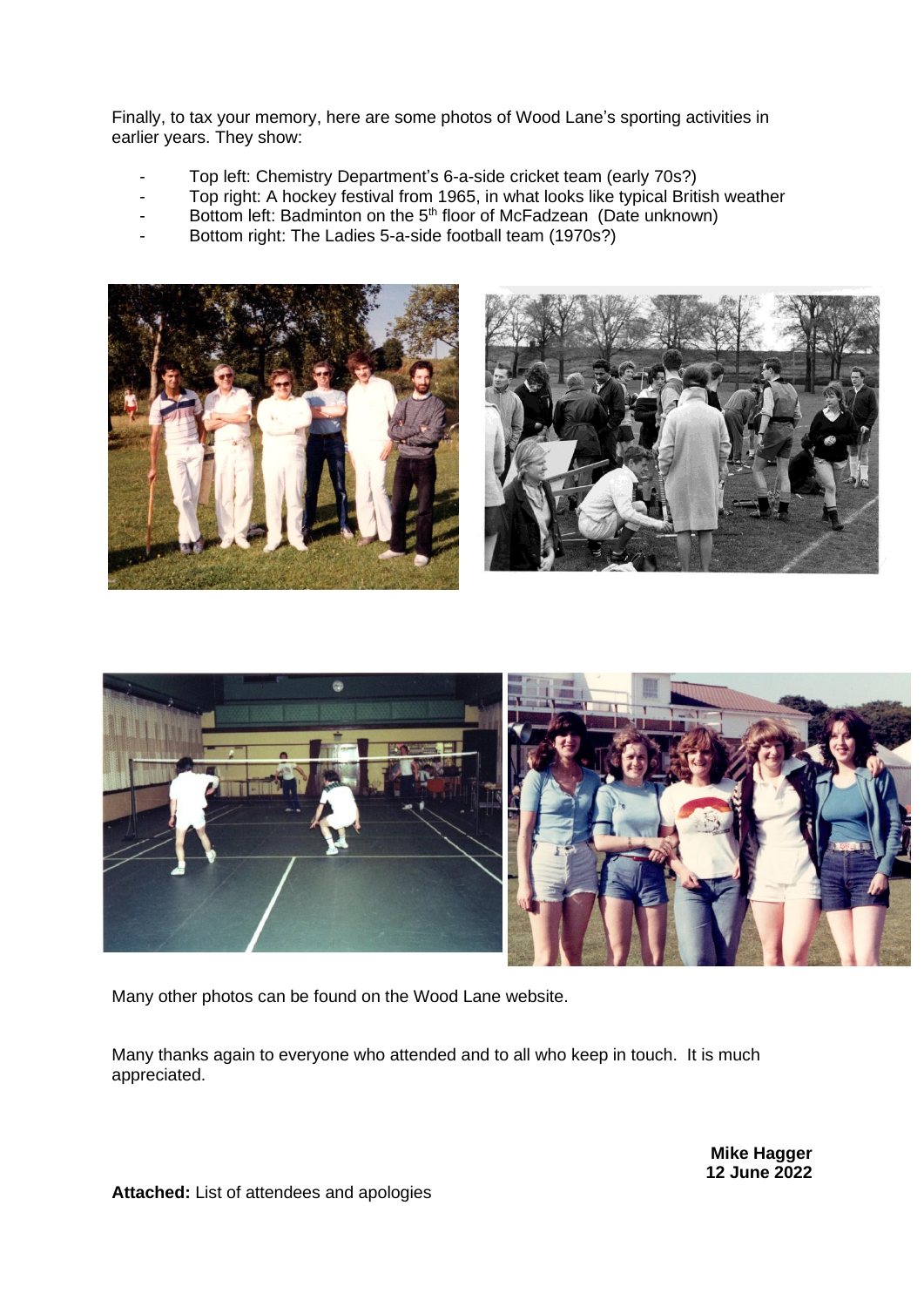## **Attendees**

Andrew Ainger Clive Carroll John Childs Diwakar Choudhari Diana Connolly Dennis Cooper Bill Dawson Bee & Bob Girkin Barbara and Denis Groombridge Mike Hagger Shirley and Richard Hammond Mark Hamlin Roger Hazelden Sue Hurst Peter Jennings Lesley Kiss (formerly Mulhall) Barry Lambert Charles Largie Brian McCarthy Dennis Nash Sasha O'Bow Hove Bob Price Alex Ranicar Peter Revell Daniel Tan Carol and Brian Tilbury Maria and John Vernon Jan and Peter Walters Chris and Helen White Chris Willson

## **Apologies**

Maureen Ayres Jon Ballard Steve Bishopp Anne Buchanan Annette Burgess Valerie & Roger Carroll Tess and Stuart Castle Rob Corne Sarah Cowper Alan Fenwick Yvonne Ferrier Marion and Ian Fordham Steve Frost Monica and David Goff Richard Grigsby Alan Hopkins Ann Huybrechts Mike Kendle Geoffrey Layzell-Ward Janet Matheve Les Miles Barry Mitchell